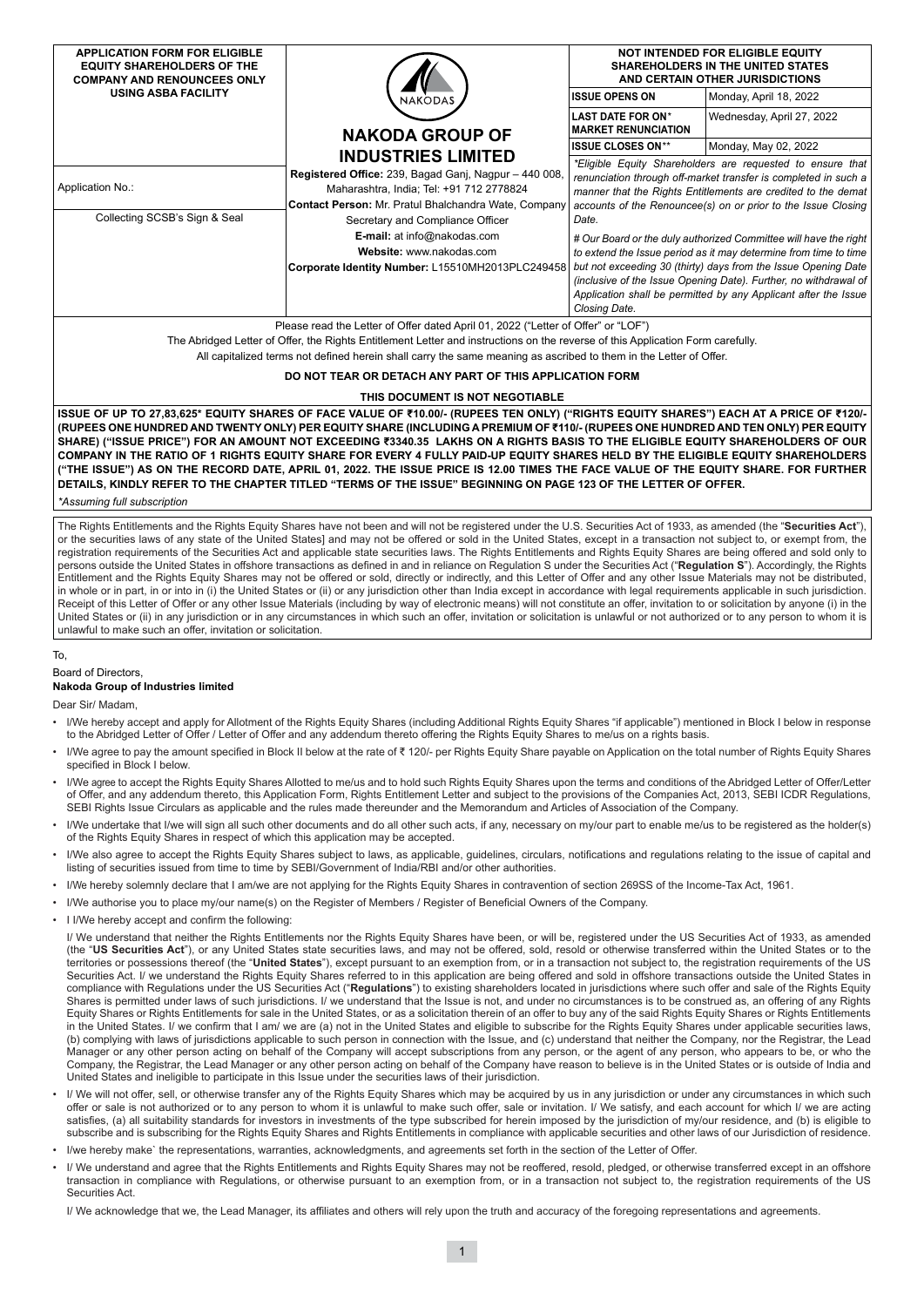## **1. NAME AND CONTACT DETAILS OF APPLICANT**

|            | <b>Name of Sole/First Applicant</b>                                                                                                                                                                                                                                                                                                                    |  |  |  |  |                             |  |  |  |               |                                                                                                        |              |  |  |                            |  |  |  |                             |      |  |                               |  |  |
|------------|--------------------------------------------------------------------------------------------------------------------------------------------------------------------------------------------------------------------------------------------------------------------------------------------------------------------------------------------------------|--|--|--|--|-----------------------------|--|--|--|---------------|--------------------------------------------------------------------------------------------------------|--------------|--|--|----------------------------|--|--|--|-----------------------------|------|--|-------------------------------|--|--|
|            | <b>Name of Second Applicant</b>                                                                                                                                                                                                                                                                                                                        |  |  |  |  |                             |  |  |  |               |                                                                                                        |              |  |  |                            |  |  |  |                             |      |  |                               |  |  |
|            | <b>Name of Third Applicant</b>                                                                                                                                                                                                                                                                                                                         |  |  |  |  |                             |  |  |  |               |                                                                                                        |              |  |  |                            |  |  |  |                             |      |  |                               |  |  |
|            | <b>Indian Address</b>                                                                                                                                                                                                                                                                                                                                  |  |  |  |  |                             |  |  |  |               |                                                                                                        |              |  |  |                            |  |  |  |                             |      |  |                               |  |  |
|            |                                                                                                                                                                                                                                                                                                                                                        |  |  |  |  |                             |  |  |  |               |                                                                                                        |              |  |  |                            |  |  |  |                             |      |  |                               |  |  |
|            | Email                                                                                                                                                                                                                                                                                                                                                  |  |  |  |  |                             |  |  |  |               |                                                                                                        |              |  |  |                            |  |  |  |                             |      |  |                               |  |  |
|            | Telephone / Mobile No.                                                                                                                                                                                                                                                                                                                                 |  |  |  |  |                             |  |  |  |               |                                                                                                        |              |  |  |                            |  |  |  |                             |      |  |                               |  |  |
| 2.         | PERMANENT ACCOUNT NUMBER (PAN)                                                                                                                                                                                                                                                                                                                         |  |  |  |  |                             |  |  |  |               |                                                                                                        |              |  |  |                            |  |  |  |                             |      |  |                               |  |  |
|            | <b>Sole/First Applicant</b>                                                                                                                                                                                                                                                                                                                            |  |  |  |  |                             |  |  |  |               |                                                                                                        |              |  |  |                            |  |  |  |                             |      |  |                               |  |  |
|            | <b>Second Applicant</b>                                                                                                                                                                                                                                                                                                                                |  |  |  |  |                             |  |  |  |               |                                                                                                        |              |  |  |                            |  |  |  |                             |      |  |                               |  |  |
|            | <b>Third Applicant</b>                                                                                                                                                                                                                                                                                                                                 |  |  |  |  |                             |  |  |  |               |                                                                                                        |              |  |  |                            |  |  |  |                             |      |  |                               |  |  |
|            | <b>Fourth Applicant</b>                                                                                                                                                                                                                                                                                                                                |  |  |  |  |                             |  |  |  |               |                                                                                                        |              |  |  |                            |  |  |  |                             |      |  |                               |  |  |
| 3.         | <b>TYPE OF APPLICANTS (Please tick <math>\checkmark</math>):</b> $\Box$ Resident<br>Non-Resident<br>Note: Non-resident Applicants applying on non-repatriation basis should select "Resident".                                                                                                                                                         |  |  |  |  |                             |  |  |  |               |                                                                                                        |              |  |  |                            |  |  |  |                             |      |  |                               |  |  |
| 4.         | <b>DEPOSITORY ACCOUNT DETAILS</b> : please provide your DP ID and Client ID (Please tick $\checkmark$ for NSDL or CDSL): - $\Box$ NSDL $\Box$ CDSL                                                                                                                                                                                                     |  |  |  |  |                             |  |  |  |               |                                                                                                        |              |  |  |                            |  |  |  |                             |      |  |                               |  |  |
|            | For NSDL enter 8 digit DP ID followed by 8 digit Client ID / For CDSL enter 16 digit Client ID                                                                                                                                                                                                                                                         |  |  |  |  |                             |  |  |  |               |                                                                                                        |              |  |  |                            |  |  |  |                             |      |  |                               |  |  |
|            |                                                                                                                                                                                                                                                                                                                                                        |  |  |  |  |                             |  |  |  |               |                                                                                                        |              |  |  |                            |  |  |  |                             |      |  |                               |  |  |
|            | Note: Allotment of Equity Shares shall be made in dematerialized form only.                                                                                                                                                                                                                                                                            |  |  |  |  |                             |  |  |  |               |                                                                                                        |              |  |  |                            |  |  |  |                             |      |  |                               |  |  |
| 5.         | <b>APPLICATION DETAILS</b><br>Equity Shares (Including additional Equity Shares) applied for [Block I]                                                                                                                                                                                                                                                 |  |  |  |  |                             |  |  |  |               |                                                                                                        |              |  |  |                            |  |  |  |                             |      |  |                               |  |  |
|            |                                                                                                                                                                                                                                                                                                                                                        |  |  |  |  |                             |  |  |  |               |                                                                                                        |              |  |  |                            |  |  |  |                             |      |  |                               |  |  |
|            |                                                                                                                                                                                                                                                                                                                                                        |  |  |  |  |                             |  |  |  |               | Total amount payable on application @ ₹ 120/- per Rights Equity Share [Block II] = [Block I] x ₹ 120/- |              |  |  |                            |  |  |  |                             |      |  |                               |  |  |
|            | (₹ in Figures)                                                                                                                                                                                                                                                                                                                                         |  |  |  |  |                             |  |  |  |               |                                                                                                        |              |  |  | (₹ in Words)               |  |  |  |                             |      |  |                               |  |  |
|            |                                                                                                                                                                                                                                                                                                                                                        |  |  |  |  |                             |  |  |  |               |                                                                                                        |              |  |  |                            |  |  |  |                             |      |  |                               |  |  |
| 6.         | PAYMENT DETAILS [IN CAPITAL LETTERS]                                                                                                                                                                                                                                                                                                                   |  |  |  |  |                             |  |  |  |               |                                                                                                        |              |  |  |                            |  |  |  |                             |      |  |                               |  |  |
|            | Amount Blocked (₹ in figures) :                                                                                                                                                                                                                                                                                                                        |  |  |  |  |                             |  |  |  |               |                                                                                                        | (₹ in Words) |  |  |                            |  |  |  |                             |      |  |                               |  |  |
|            | <b>ASBA BANK A/c No.</b>                                                                                                                                                                                                                                                                                                                               |  |  |  |  |                             |  |  |  |               |                                                                                                        |              |  |  |                            |  |  |  |                             |      |  |                               |  |  |
|            |                                                                                                                                                                                                                                                                                                                                                        |  |  |  |  |                             |  |  |  |               |                                                                                                        |              |  |  |                            |  |  |  |                             |      |  |                               |  |  |
|            | Name of ASBA Bank Account Holder:<br><b>SCSB Name and Address:</b>                                                                                                                                                                                                                                                                                     |  |  |  |  |                             |  |  |  |               |                                                                                                        |              |  |  |                            |  |  |  |                             |      |  |                               |  |  |
|            |                                                                                                                                                                                                                                                                                                                                                        |  |  |  |  |                             |  |  |  |               |                                                                                                        |              |  |  |                            |  |  |  |                             |      |  |                               |  |  |
|            | I/We authorise the SCSB to block the amount specified above as part of the ASBA process. I/ We confirm that I/ we are making the payment towards my/our application through                                                                                                                                                                            |  |  |  |  |                             |  |  |  |               |                                                                                                        |              |  |  |                            |  |  |  |                             |      |  |                               |  |  |
|            | my/ our bank account only and not using any third-party bank account for making such payment. Further, I/we confirm that the ASBA Account is held in my/our own name.                                                                                                                                                                                  |  |  |  |  |                             |  |  |  |               |                                                                                                        |              |  |  |                            |  |  |  |                             |      |  |                               |  |  |
|            | <b>SIGNATURE OF ASBA BANK ACCOUNT HOLDER</b>                                                                                                                                                                                                                                                                                                           |  |  |  |  |                             |  |  |  |               |                                                                                                        |              |  |  |                            |  |  |  |                             |      |  |                               |  |  |
|            |                                                                                                                                                                                                                                                                                                                                                        |  |  |  |  |                             |  |  |  |               |                                                                                                        |              |  |  |                            |  |  |  |                             |      |  |                               |  |  |
|            | Sole/First Account Holder<br>Note: Signature(s) as per the specimen recorded with the SCSB. In case of joint shareholders, all the joint shareholders must sign in the same sequence as per                                                                                                                                                            |  |  |  |  | Second Joint Account Holder |  |  |  |               |                                                                                                        |              |  |  | Third Joint Account Holder |  |  |  | Fourth Joint Account Holder |      |  |                               |  |  |
|            |                                                                                                                                                                                                                                                                                                                                                        |  |  |  |  |                             |  |  |  |               |                                                                                                        |              |  |  |                            |  |  |  |                             |      |  |                               |  |  |
|            | specimen recorded with the SCSB.                                                                                                                                                                                                                                                                                                                       |  |  |  |  |                             |  |  |  |               |                                                                                                        |              |  |  |                            |  |  |  |                             |      |  |                               |  |  |
| 7.         | SIGNATURE OF APPLICANT(S)                                                                                                                                                                                                                                                                                                                              |  |  |  |  |                             |  |  |  |               |                                                                                                        |              |  |  |                            |  |  |  |                             |      |  |                               |  |  |
|            | I/We hereby confirm that I/we have read, understood, and accept the terms and conditions of this Application Form, Rights Entitlement Letter, Abridged Letter of Offer<br>and Letter of Offer. I/we hereby confirm that I/we have read the Instructions for filling up this Application Form given overleaf. I/We understand that in case of Allotment |  |  |  |  |                             |  |  |  |               |                                                                                                        |              |  |  |                            |  |  |  |                             |      |  |                               |  |  |
|            | of Rights Equity Shares to me/us, my/our beneficiary account as mentioned in this Application Form would get credited to the extent of allotted Rights Equity Shares.                                                                                                                                                                                  |  |  |  |  |                             |  |  |  |               |                                                                                                        |              |  |  |                            |  |  |  |                             |      |  |                               |  |  |
|            |                                                                                                                                                                                                                                                                                                                                                        |  |  |  |  |                             |  |  |  |               |                                                                                                        |              |  |  |                            |  |  |  |                             |      |  |                               |  |  |
|            | Sole/First Applicant                                                                                                                                                                                                                                                                                                                                   |  |  |  |  |                             |  |  |  |               | Second Joint Applicant                                                                                 |              |  |  |                            |  |  |  | Third Joint Applicant       |      |  |                               |  |  |
|            | Note: Signature(s) as per the specimen recorded with the Depository. In case of joint shareholders, all the joint shareholders must sign in the same sequence as per<br>specimen recorded with the Depositories.                                                                                                                                       |  |  |  |  |                             |  |  |  |               |                                                                                                        |              |  |  |                            |  |  |  |                             |      |  |                               |  |  |
|            |                                                                                                                                                                                                                                                                                                                                                        |  |  |  |  |                             |  |  |  |               |                                                                                                        |              |  |  |                            |  |  |  |                             |      |  |                               |  |  |
|            |                                                                                                                                                                                                                                                                                                                                                        |  |  |  |  |                             |  |  |  |               | <b>NAKODA GROUP OF INDUSTRIES LIMITED - RIGHTS ISSUE</b><br>ACKNOWLEDGEMENT SLIP FOR APPLICANT         |              |  |  |                            |  |  |  |                             |      |  | <b>APPLICATION FORM NO.</b>   |  |  |
|            | Received from                                                                                                                                                                                                                                                                                                                                          |  |  |  |  |                             |  |  |  |               |                                                                                                        |              |  |  |                            |  |  |  |                             |      |  |                               |  |  |
| <b>PAN</b> |                                                                                                                                                                                                                                                                                                                                                        |  |  |  |  |                             |  |  |  |               |                                                                                                        |              |  |  |                            |  |  |  |                             |      |  |                               |  |  |
|            | DP ID and Client ID<br>Amount blocked (₹ in figures)                                                                                                                                                                                                                                                                                                   |  |  |  |  |                             |  |  |  | Bank &        |                                                                                                        |              |  |  |                            |  |  |  |                             |      |  | Collecting SCSB's Sign & Seal |  |  |
|            |                                                                                                                                                                                                                                                                                                                                                        |  |  |  |  |                             |  |  |  | <b>Branch</b> |                                                                                                        |              |  |  |                            |  |  |  |                             |      |  |                               |  |  |
|            | ASBA Account No.<br>Tel. / Mobile No.                                                                                                                                                                                                                                                                                                                  |  |  |  |  |                             |  |  |  | Email Id:     |                                                                                                        |              |  |  |                            |  |  |  |                             | Date |  |                               |  |  |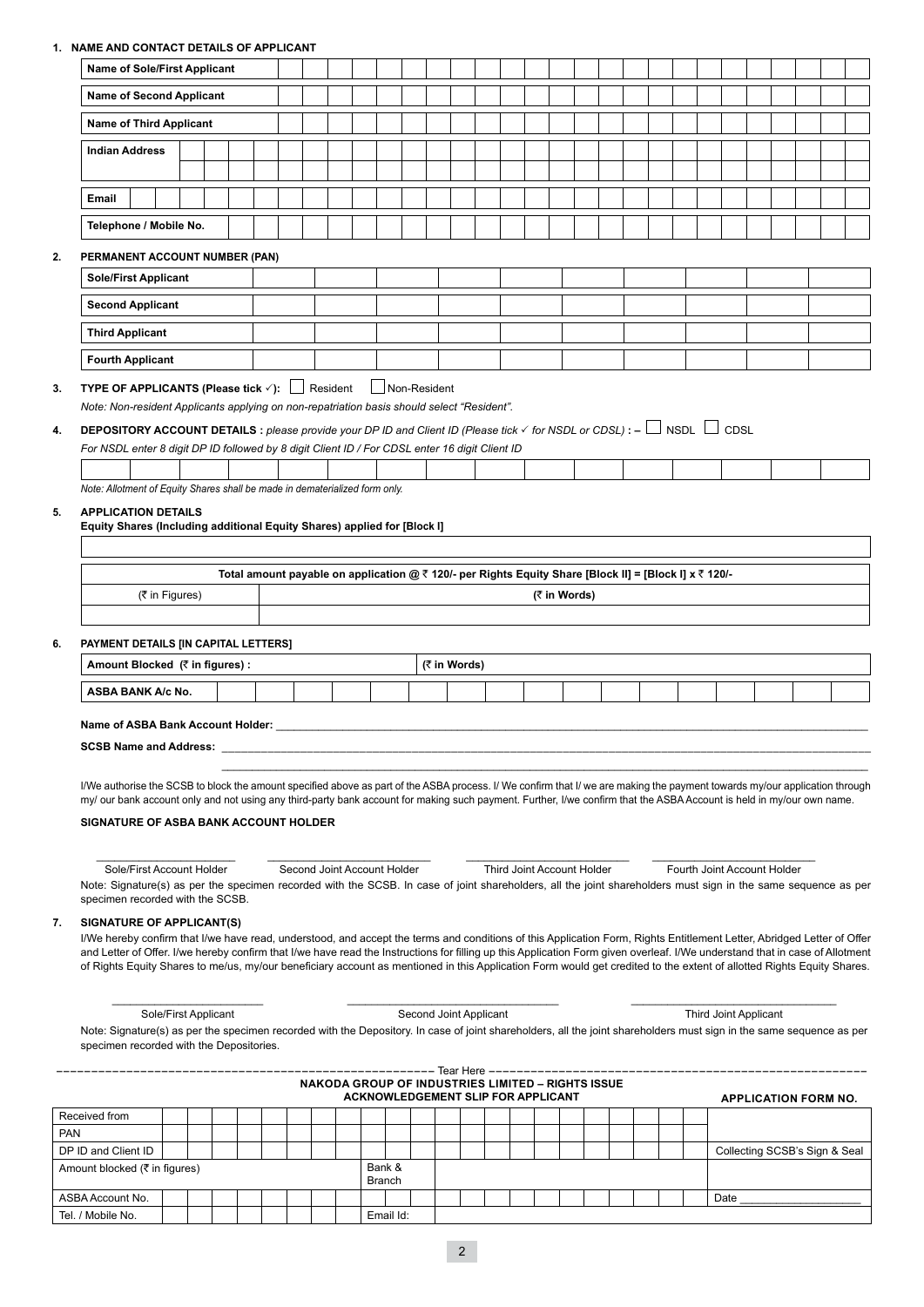- (i) Please read the instructions printed on the Application Form carefully.
- (ii) The Application Form can be used by both the Eligible Equity Shareholders and the Renouncees.
- (iii) Please read the Letter of Offer, and any addenda thereto along with the instructions carefully to understand the Application process and applicable settlement process. All references in this Application Form to the "Abridged Letter of Offer" are to the Abridged Letter of Offer read together with the Letter of Offer and any addenda thereto. For accessing the Letter of Offer, the Abridged Letter of Offer, and any addenda thereto and the Application Form, please refer to the links provided below on page 4 of this Application Form.

**GENERAL INSTRUCTION**

- In accordance with Regulation 76 of the SEBI ICDR Regulations, the SEBI Rights Issue Circulars and the ASBA Circulars, all Investors desiring to make an **Application in this Issue are mandatorily required to use the ASBA process. Investors should carefully read the provisions applicable to such Applications before making their Application through ASBA. For details, see "***Terms of Issue - Procedure for Application through the ASBA Process***" on page 134 of the Letter of Offer.**
- (v) Applications should be submitted to the Designated Branch of the SCSB or made online/electronic through the website of the SCSBs (if made available by such SCSB) for authorising such SCSB to block Application Money payable on the Application in their respective ASBA Accounts. Please note that on the Issue Closing Date for Applications through ASBA process will be uploaded until 5.00 p.m. (Indian Standard Time) or such extended time as permitted by the Stock Exchanges.
- (vi) Please note that in accordance with Regulation 77A of the SEBI (ICDR) Regulations read with the SEBI Rights Issue Circulars, the credit of Rights Entitlements and Allotment of Rights Equity Shares shall be made in dematerialised form only. Accordingly, Eligible Equity Shareholders holding Equity Shares in physical form as on Record Date and desirous of subscribing to Rights Equity Shares in this Issue are advised to furnish the details of their demat account to the Registrar or our Company at least two clear Working Days prior to the Issue Closing Date, to enable the credit of their Rights Entitlements in their respective demat accounts at least one day before the Issue Closing Date. For further details, see "*Procedure for Application*" beginning on page 132 of the Letter of Offer.
- (vii) Application should be complete in all respects. The Application Form found incomplete with regard to any of the particulars required to be given therein, and/or which are not completed in conformity with the terms of the Letter of Offer, the Abridged Letter of Offer, the Rights Entitlement Letter and the Application Form are liable to be rejected. **The Application Form must be filled in English.**
- (viii) An Investor, wishing to participate in this Issue through the ASBA facility, is required to have an ASBA enabled bank account with an SCSB, prior to making the Application and is required to provide necessary details, including details of the ASBA Account, authorizing the SCSB to block an amount equal to the Application Money in the ASBA Account mentioned in the Application Form. **Please note that only those Investors who have a demat account can apply through ASBA facility.**
- (ix) In case of non-receipt of Application Form, Application can be made on plain paper mentioning all necessary details as mentioned under the section Terms of Issue "*Application on Plain Paper under ASBA process*" on page 136of the Letter of Offer.
- (x) An Eligible Equity Shareholder shall submit the plain paper Application to the Designated Branch of the SCSB for authorising such SCSB to block Application Money in the said bank account maintained with the same SCSB. **Applications on plain paper will not be accepted from any address outside India.**
- (xi) Applications should not be submitted to the Banker to the Issue or Escrow Collection Bank (assuming that such Escrow Collection Bank is not an SCSB), our Company or the Registrar or the Lead Manager.
- (xii) All Applicants, and in the case of Application in joint names, each of the joint Applicants, should mention their PAN allotted under the Income-tax Act, irrespective of the amount of the Application. Except for Applications on behalf of the Central or the State Government, the residents of Sikkim and the officials appointed by the courts, **Applications without PAN will be considered incomplete and are liable to be rejected. With effect from August 16, 2010, the demat accounts for Investors for**  which PAN details have not been verified shall be "suspended for credit" and no Allotment and credit of Rights Equity Shares pursuant to this Issue shall **be made into the accounts of such Investors. Investors must ensure that their PAN is linked with Aadhaar and are in compliance with CBDT notification dated Feb 13, 2020 and press release dated June 25, 2021 read with press release dated September 17, 2021. Further, in case of Application in joint names, each of the joint Applicants should sign the Application Form.**
- (xiii) In case of Application through ASBA facility, all payments will be made only by blocking the amount in the ASBA Account. **Cash payment or payment by cheque or demand draft or pay order or NEFT or RTGS or through any other mode is not acceptable for application through ASBA process.** In case payment is made in contravention of this, the Application will be deemed invalid and the Application Money will be refunded and no interest will be paid thereon.
- (xiv) For physical Applications through ASBA at Designated Branches of SCSB, signatures should be either in English or Hindi or in any other language specified in the Eighth Schedule to the Constitution of India. Signatures other than in any such language or thumb impression must be attested by a Notary Public or a Special Executive Magistrate under his/her official seal. The Investors must sign the Application as per the specimen signature recorded with the Company / Registrar / depositories.
- (xv) In case of joint holders and physical Applications through ASBA process, all joint holders must sign the relevant part of the Application Form in the same order and as per the specimen signature(s) recorded with the SCSB. In case of joint Applicants, reference, if any, will be made in the first Applicant's name and all communication will be addressed to the first Applicant.
- (xvi) All communication in connection with Application for the Rights Equity Shares, including any change in contact details of the Eligible Equity Shareholders should be addressed to the Registrar prior to the date of Allotment in this Issue quoting the name of the first/sole Applicant, folio numbers (for Eligible Equity Shareholders who hold Equity Shares in physical form as on Record Date) /DP ID and Client ID and Application Form number, as applicable. In case of any change in contact details of the Eligible Equity Shareholders, the Eligible Equity Shareholders should also send the intimation for such change to the respective depository participant, or to our Company or the Registrar in case of Eligible Equity Shareholders holding Equity Shares in physical form.
- (xvii) Only Eligible Equity Shareholders who are eligible to subscribe for Rights Entitlement and Rights Equity Shares in their respective jurisdictions under applicable securities laws are eligible to participate.
- (xviii) Only the Investors holding Equity Shares in demat form or the Physical Shareholders who furnish the details of their demat accounts to the Registrar not later than two Working Days prior to the Issue Closing Date, are eligible to participate through the ASBA process. In accordance with the SEBI Rights Issue Circulars, the Eligible Equity Shareholders, who hold Equity Shares in physical form as on Record Date and who have not furnished the details of their demat account to the Registrar or our Company at least two Working Days prior to the Issue Closing Date shall not be eligible to apply in this Rights Issue.
- (xix) Please note that ASBA Applications may be submitted at all designated branches of the SCSBs available on the SEBI website at https://www.sebi.gov.in/sebiweb/other/ OtherAction.do?doRecognisedFpi=yes&intmId=34, updated from time to time, or at such other website as may be prescribed by SEBI from time to time. In addition, Applicants should consult with the relevant SCSB to ensure that there is no statutory / regulatory action restricting the Application being submitted through them.
- (xx) Investors are required to ensure that the number of Rights Equity Shares applied for by them do not exceed the prescribed limits under the applicable law.
- (xxi) The Investors shall submit only one Application Form for the Rights Entitlements available in a particular demat account. In case of Investors who have provided details of demat account in accordance with the SEBI (ICDR) Regulations such the Investors will have to apply for the Rights Equity Shares from the same demat account in which they are holding the Rights Entitlements and in case of multiple demat accounts; the Investors are required to submit a separate Application Form for each demat account.
- (xxii) **Please note that incorrect depository account details or PAN or Application Forms without depository account details shall be treated as incomplete and shall be rejected.**
- (xxiii) Our Company, in consultation with the Lead Manager, reserves the right to treat as invalid any Application Form which: (i) appears to our Company or its agents to have been executed in, electronically transmitted from or dispatched from the United States or other jurisdictions where the offer and sale of the Rights Equity Shares is not permitted under laws of such jurisdictions; (ii) does not include the relevant certifications set out in the Application Form, including to the effect that the person submitting and/or renouncing the Application Form is not in the United States and eligible to subscribe for the Rights Equity Shares under applicable securities laws, and such person is complying with laws of jurisdictions applicable to such person in connection with this Issue; or (iii) where either a registered Indian address is not provided or where our Company believes acceptance of such Application Form may infringe applicable legal or regulatory requirements; and our Company shall not be bound to issue or allot any Rights Equity Shares in respect of any such Application Form.
- (xxiv) **PLEASE NOTE THAT CREDIT OF THE RIGHTS ENTITLEMENTS IN THE DEMAT ACCOUNT DOES NOT, PER SE, ENTITLE THE INVESTORS TO THE RIGHTS EQUITY SHARES AND THE INVESTORS HAVE TO SUBMIT APPLICATION FOR THE RIGHTS EQUITY SHARES ON OR BEFORE THE ISSUE CLOSING DATE AND MAKE PAYMENT OF THE APPLICATION MONEY. FOR DETAILS, SEE "TERMS OF THE ISSUE – PROCEDURE FOR APPLICATION" ON PAGE 132of the Letter of Offer.**
- (xxv) In place of Application number, Investors can mention the reference number of the e-mail received from Registrar informing about their Rights Entitlement or last eight digits of the demat account. Alternatively, SCSBs may mention their internal reference number in place of application number.
- (xxvi) **Please note that the Rights Entitlements which are neither renounced nor subscribed by the Investors on or before the Issue Closing Date shall lapse and shall be extinguished after the Issue Closing Date.**